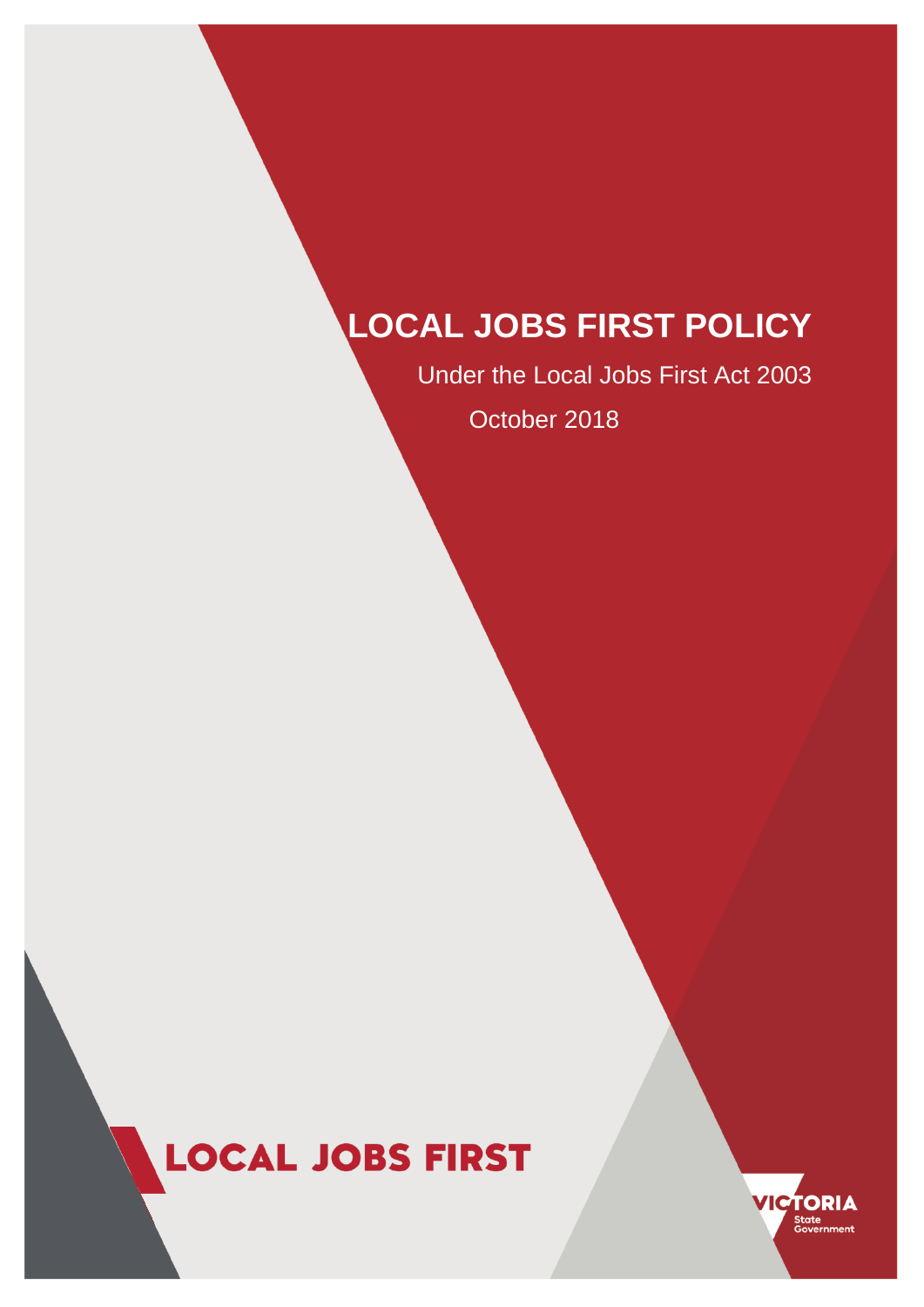# **TABLE OF CONTENTS**

# **CONTENTS**

| 1  |     |                                                                             |  |
|----|-----|-----------------------------------------------------------------------------|--|
| 2  |     |                                                                             |  |
| 3  |     |                                                                             |  |
|    | 3.1 |                                                                             |  |
|    | 3.2 |                                                                             |  |
| 4  |     |                                                                             |  |
| 5  |     |                                                                             |  |
|    | 5.1 |                                                                             |  |
|    | 5.2 |                                                                             |  |
| 6  |     |                                                                             |  |
|    | 6.1 |                                                                             |  |
|    | 6.2 |                                                                             |  |
|    | 6.3 |                                                                             |  |
|    | 6.4 |                                                                             |  |
| 7  |     |                                                                             |  |
|    | 7.1 |                                                                             |  |
|    | 7.2 | Department of Economic Development, Jobs, Transport and Resources (DEDJTR)7 |  |
|    | 7.3 |                                                                             |  |
|    | 7.4 |                                                                             |  |
|    | 7.5 |                                                                             |  |
|    | 7.6 |                                                                             |  |
| 8  |     |                                                                             |  |
| 9  |     |                                                                             |  |
| 10 |     |                                                                             |  |
| 11 |     |                                                                             |  |
| 12 |     |                                                                             |  |
| 13 |     |                                                                             |  |
| 14 |     |                                                                             |  |
| 15 |     |                                                                             |  |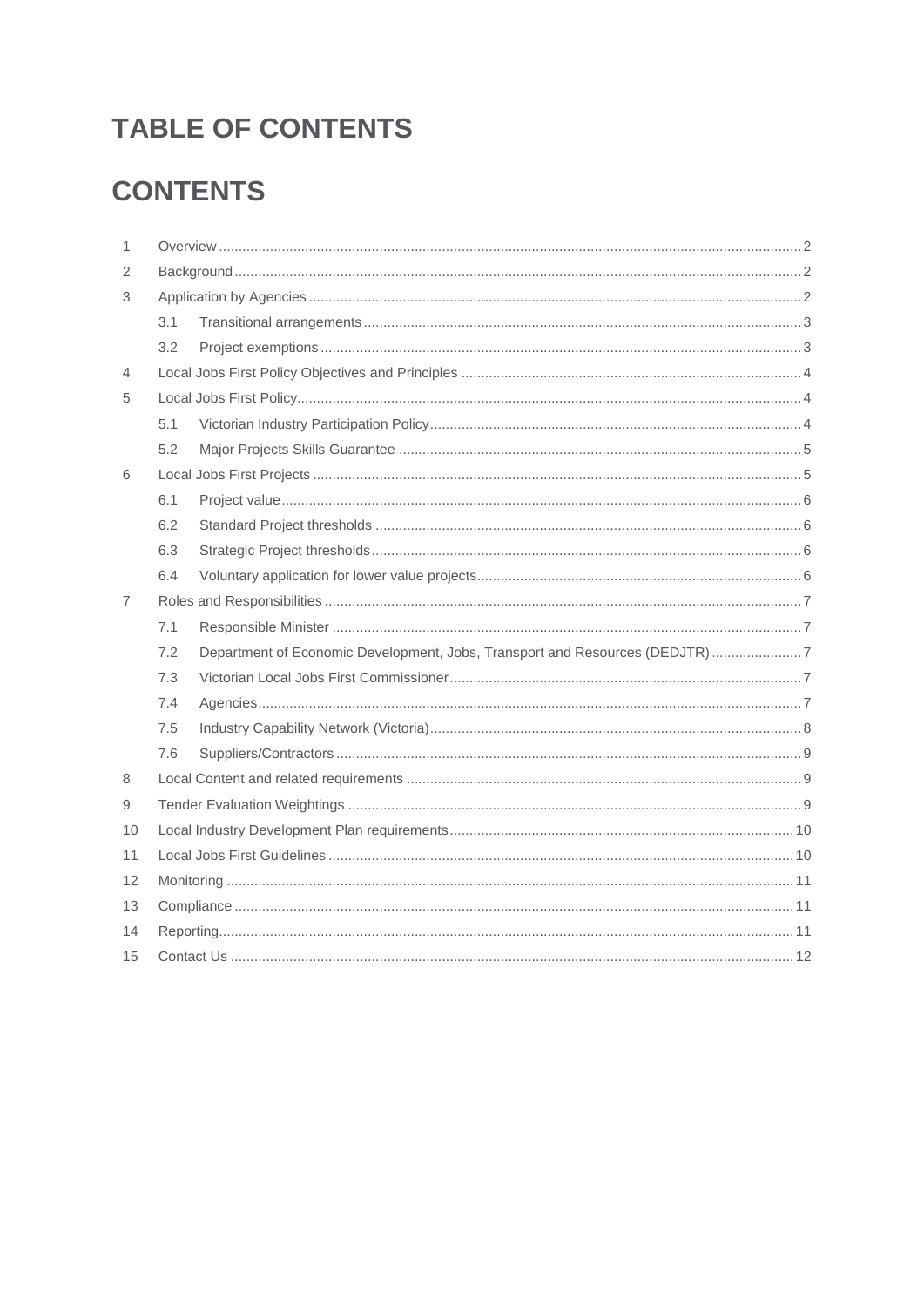### <span id="page-2-0"></span>**1 Overview**

The Victorian Government is committed to putting local businesses and workers first. The Local Jobs First Policy ensures government supports Victorian businesses and workers by mandating that small and medium sized enterprises (SMEs) are given a full and fair opportunity to compete for government contracts of all sizes and types. It also mandates that a portion of total hours worked on government projects must go to our future workforce apprentices, trainees and cadets. This helps to develop local industry, create new jobs, grow the economy and provide new opportunities for apprentices, trainees and cadets.

www.localiobsfirst.vic.gov.au

# <span id="page-2-1"></span>**2 Background**

The *Victorian Industry Participation Policy Act 2003* was amended to the *Local Jobs First Act 2003* in August 2018.

Under Section 4 of the *Local Jobs First Act 2003,* the Minister for Industry and Employment is responsible for the Act and is responsible for issuing the Local Jobs First Policy, with the support of the Department of Economic Development, Jobs, Transport and Resources (DEDJTR).

The Local Jobs First Policy is mandatory and must be applied by all Victorian Government departments and agencies and contractors supplying into projects that fall within the scope of the Policy. A Victorian Local Jobs First Commissioner has also been established to facilitate implementation and compliance.

Local Jobs First relates to the participation by local industry in projects, developments, procurements and other initiatives undertaken or funded, (whether wholly or partially) by the state. It also relates to the requirement that local apprentices, trainees and cadets complete at least 10 per cent of hours on certain projects.

Included in the Local Jobs First Policy are the Local Jobs First Guidelines, which contain procedures for agencies and contractors/suppliers to follow in complying with the Policy.

Consistent with the Act, the Policy is comprised of the Victorian Industry Participation Policy (VIPP) and the Major Projects Skills Guarantee (MPSG).

# <span id="page-2-2"></span>**3 Application by Agencies**

The Local Jobs First Policy and associated guidelines apply to all entities defined as either a public body or a department under section 3 of the *Financial Management Act 1994*.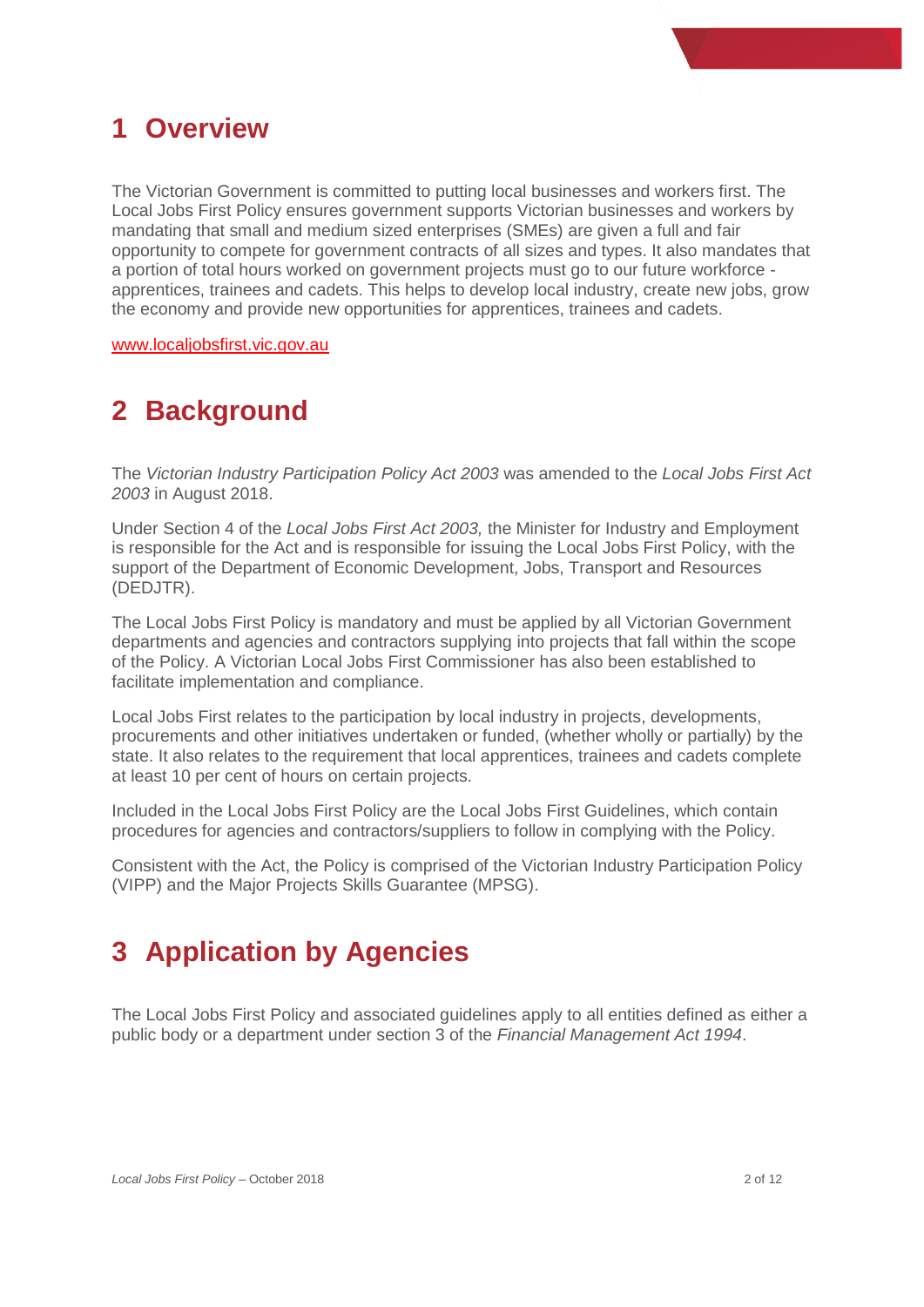#### <span id="page-3-0"></span>3.1 Transitional arrangements

#### For projects at tender or in contract to 15 August 2018

The *Victorian Industry Participation Policy Act 2003*, VIPP agency and supplier guidelines (2016), and where applicable the MPSG guidelines (2016), including model clauses, will continue to apply to projects where contracts have been entered into by 15 August 2018.

All agencies must continue to ensure that contractors deliver their commitments as specified in VIPP Plans, Local Industry Development Plans (LIDP), and MPSG Compliance Plans within existing contracts.

Compliance will continue to be the responsibility of the procuring agency and project contractor or supplier, and DEDJTR will continue to have oversight, monitoring, reporting and compliance responsibilities, including auditing of completed projects or those in progress.

In addition, ICN Analytics must be applied to all projects worth \$20 million or more put to tender from 1 May 2018.

#### For projects tendered from 15 August 2018

The *Local Jobs First Act 2003*, the Local Jobs First Policy and related Local Jobs First Guidelines (including model clauses) will apply to all projects put to tender from 15 August 2018. Documentation may need to be updated to reflect these requirements and tender periods may need to be extended to give industry sufficient time to respond.

Compliance will continue to be the responsibility of the procuring agency and project contractor or supplier, and DEDJTR will continue to have oversight, monitoring, reporting and compliance responsibilities, including auditing of completed projects or those in progress.

The Local Jobs First Commissioner's functions and powers will also apply to these projects.

#### <span id="page-3-1"></span>3.2 Project exemptions

In exceptional circumstances, the Minister responsible for the Act can exempt specific projects from applying the Local Jobs First Policy and/or the requirements for a LIDP. Exemptions can only be sought by the procuring agency.

The request for an exemption must be submitted at least 30 days prior to the planned release of solicitation documents (e.g. Expressions of Interest (EOI), request for tender (RFT) or grant documents) to the market or agreements being issued to prospective grant recipients. Agencies that are unable to meet the 30 day requirement must contact the Office of Industry Participation and Jobs in DEDJTR.

Circumstances under which an exemption could be sought include urgent works responding to a natural disaster.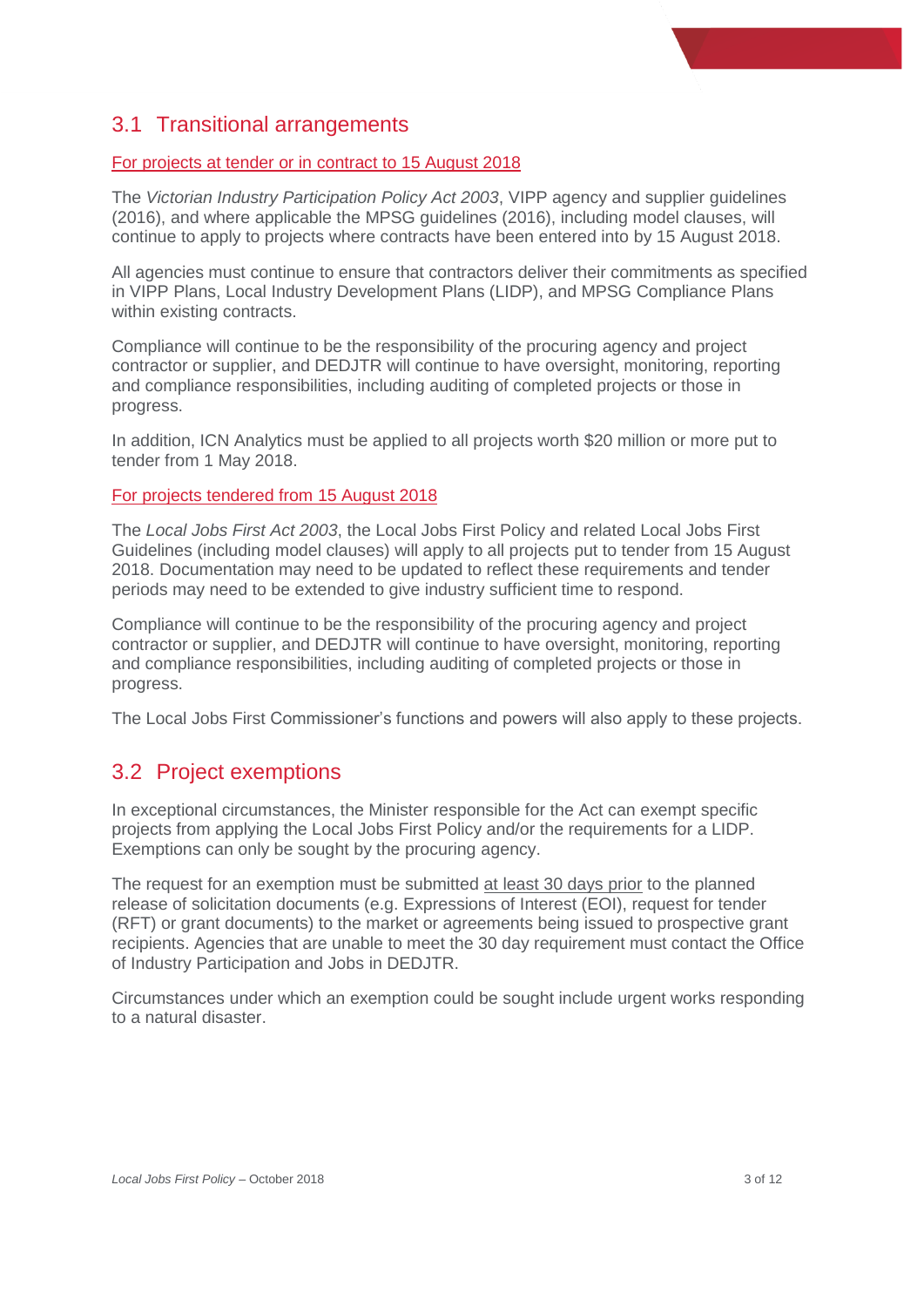# <span id="page-4-0"></span>**4 Local Jobs First Policy Objectives and Principles**

The Local Jobs First Policy objectives are to:

- promote employment and business growth by expanding market opportunities for local industry
- provide contractors with increased access to, and raised awareness of, local industry capability
- expose local industry to world's best practice in workplace innovation, e-commerce and use of new technologies and materials
- develop local industry's international competitiveness and flexibility in responding to changing global markets by giving local industry a fair opportunity to compete against foreign suppliers.

Local Jobs First takes into account and is consistent with the following principles relating to procurement, tendering and the provision of financial assistance by the State:

- the provision of open, clear and accountable tendering mechanisms and processes
- value for money considerations in purchasing and supply decisions over the life of a good, service or construction project.

# <span id="page-4-1"></span>**5 Local Jobs First Policy**

The Local Jobs First Policy is comprised of the Victorian Industry Participation Policy (VIPP) and the Major Projects Skills Guarantee (MPSG).



#### <span id="page-4-2"></span>5.1 Victorian Industry Participation Policy

The VIPP is an industry development policy that is designed to ensure small and mediumsized enterprises are given full and fair opportunity to compete for Victorian government contracts.

Under Local Jobs First, local content refers to Australia and New Zealand (ANZ) value added activity reflecting:

- Goods produced by local industry
- Services supplied by local industry
- Construction activities carried out by local industry.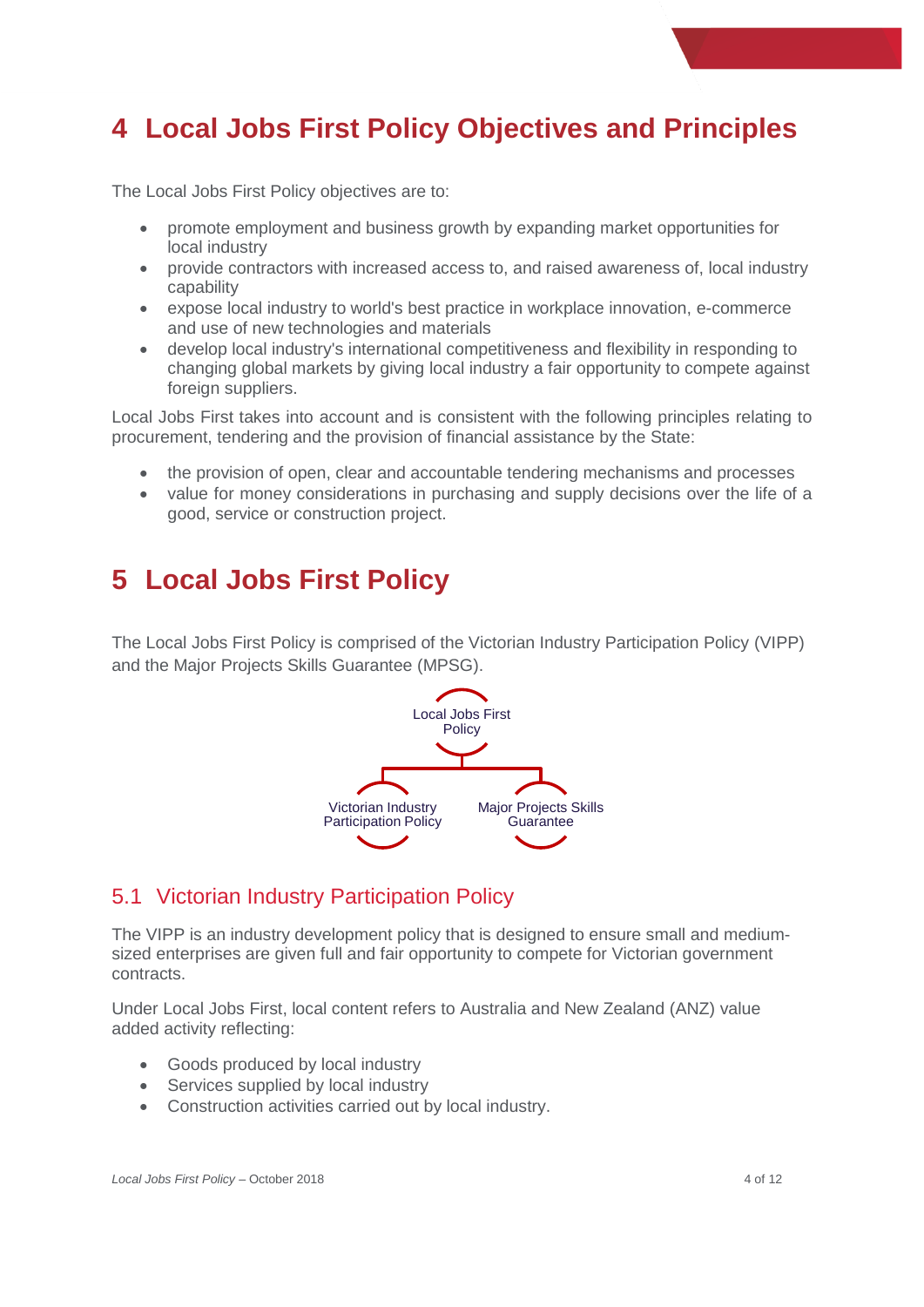In practice, the local content of a good, service or construction activity is determined on a cost basis and is the part of a product, service or activity once the cost of the international component has been subtracted. It can be expressed by the following equation:

*Local content = total cost of the good or service less international content*

The content of a good, service or construction activity may include the following:

- manufactured goods
- service provision (e.g. engineering, design, ICT, planning, testing and analysis certification, commissioning)
- direct capital costs (e.g. equipment, machinery)
- freight, transport and warehousing
- fees, taxes (excluding GST), margins and insurances up to 10 per cent allowable of a project's local content.

Australia and New Zealand are treated as a single market under the Australia and New Zealand Government Procurement Agreement. All other countries are considered 'international'. Items imported into New Zealand as part of New Zealand sourced goods and services are considered to be international content.

VIPP requirements apply to all Local Jobs First projects, irrespective of whether products and services are 'contestable' or not.

#### <span id="page-5-0"></span>5.2 Major Projects Skills Guarantee

The Victorian Government is committed to creating job opportunities and promoting a strong and sustained vocational training culture.

The MPSG is a workforce development policy that is designed to ensure job opportunities for apprentices, trainees and cadets on Victorian Government construction projects.

The MPSG has applied since 1 January 2016 and requires all construction projects greater than \$20 million to utilise Victorian registered apprentices, Victorian registered trainees or cadets for at least 10 per cent of the contract works' total estimated labour hours.

# <span id="page-5-1"></span>**6 Local Jobs First Projects**

The Local Jobs First Policy applies to the full range of Victorian Government projects that meet financial thresholds.

Local Jobs First applicable projects include but are not limited to:

- purchase of goods and/or services, regardless of the method of procurement (including but not limited to individual project tenders, State Purchase Contracts, supplier panels)
- construction projects (incorporating design and construction phases and all related elements), including but not limited to individual projects, Public Private Partnerships, Alliance Contracts, Market Led Proposals, supplier panels and auctions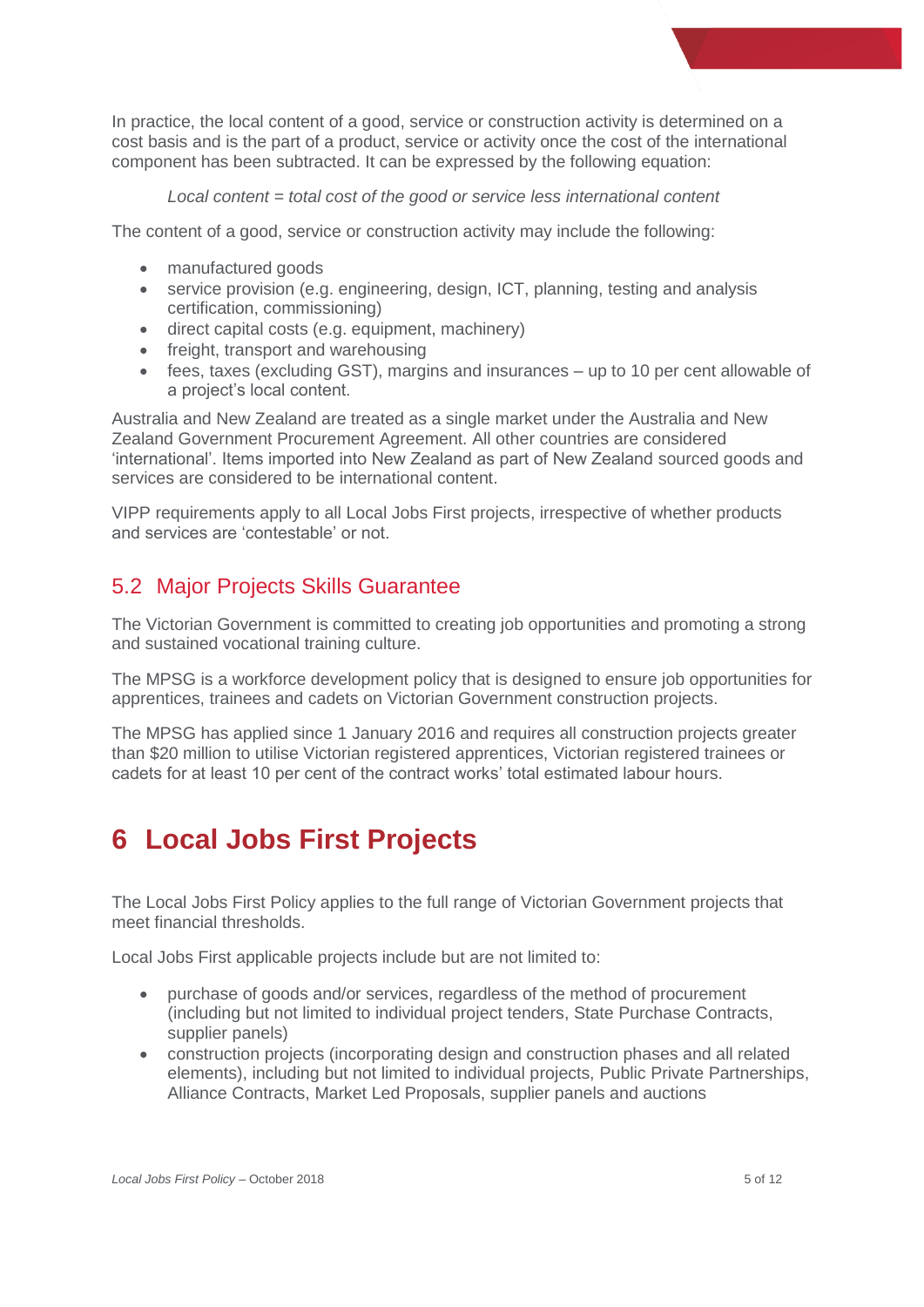• grant and loan projects, including but limited to grant agreements or loan arrangements to private, non-government and local government organisations for a single or group of projects.

#### <span id="page-6-0"></span>6.1 Project value

The value of the project refers to the total budget allocated over the life of the project and not the value of individual contracts, excluding GST. This ensures opportunities for industry development and workers are maximised under the Local Jobs First Policy.

For example, if a construction project involves stages such as early works, design, construction activities, maintenance, with a combined total value of \$50 million or more, then the project must be treated as a Local Jobs First Strategic Project, with minimum local content requirements to be applied as specified by the Act and Minister for Industry and Employment.

A further example would be if a services project involves annual delivery activities to the value of \$500,000 per year for each of four years. This project would have a total value of \$2 million and as such it would be treated as a Local Jobs First Standard Project if in regional Victoria. If the project had an option to renew for a further four years, its total value would be \$4 million and as such it would be treated as a Local Jobs First Standard Project irrespective of location.

The source of a project budget does not impact the application of the Local Jobs First Policy. For example, a project budget may be sourced from State Government appropriations, internal agency resources, grants or other contributions, which together make up the project value for Local Jobs First Policy purposes.

#### <span id="page-6-1"></span>6.2 Standard Project thresholds

A Local Jobs First Standard Project is a project:

- with a budget of \$1 million or more in rural and regional Victoria
- with a budget of \$3 million or more for statewide projects or for projects in metropolitan Melbourne
- declared to be a standard project by the Minister under section 7A (1) of the Act.

#### <span id="page-6-2"></span>6.3 Strategic Project thresholds

A Local Jobs First Strategic Project is a project with a budget of \$50 million or more or any other project declared to be a Strategic Project by the Minister under section 7A(2) of the Act.

#### <span id="page-6-3"></span>6.4 Voluntary application for lower value projects

Where the Minister has not deemed a project to be a Standard or Strategic Project, an agency may voluntarily apply the Local Jobs First Policy to projects with a budget that is lower than the minimum Standard or Strategic Project thresholds established under the Act or otherwise set out in this Policy.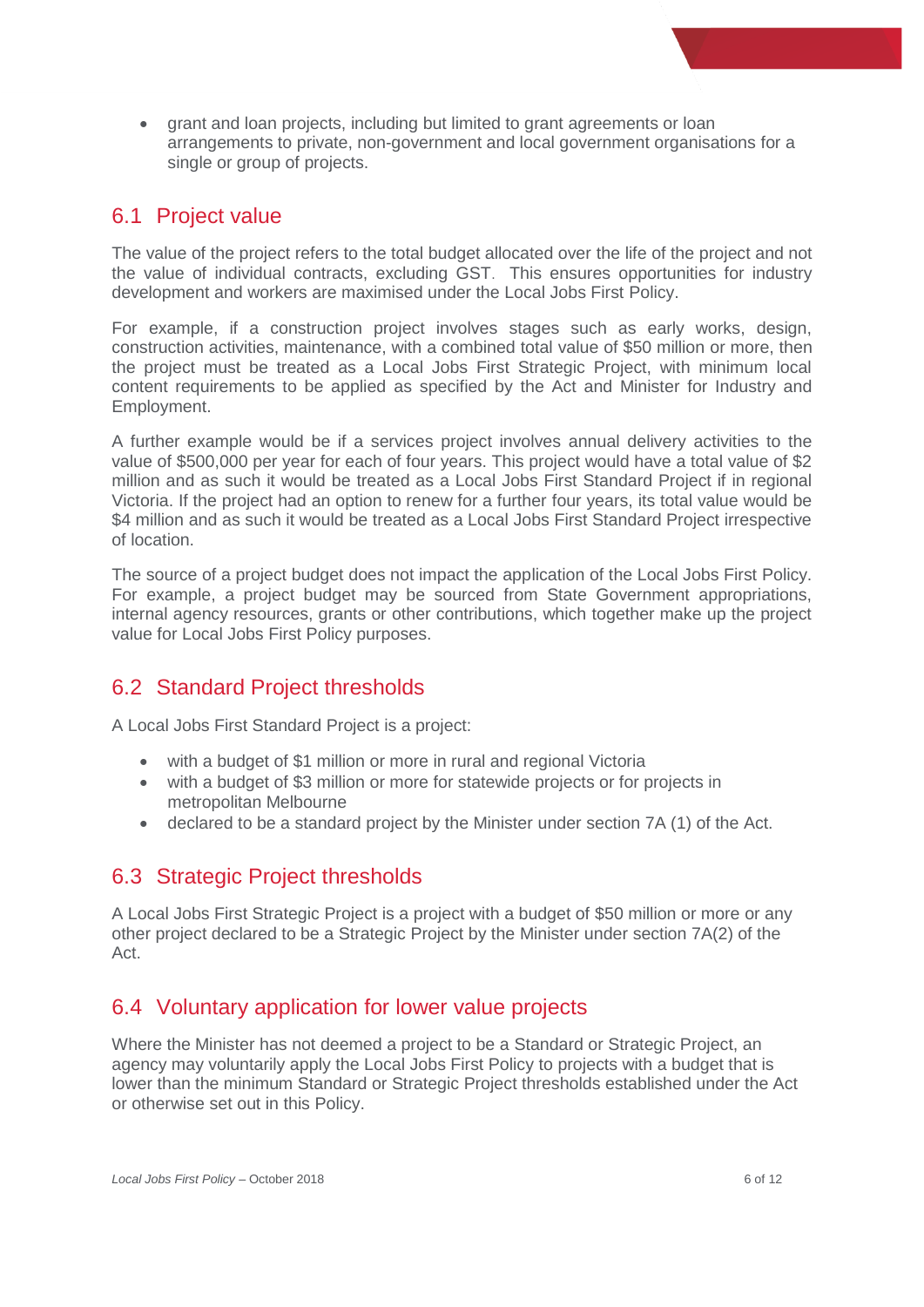# <span id="page-7-0"></span>**7 Roles and Responsibilities**

#### <span id="page-7-1"></span>7.1 Responsible Minister

The Minister for Industry and Employment is responsible for the *Local Jobs First Act 2003*, the Local Jobs First Policy, associated policies, guidance documents and model clauses.

#### <span id="page-7-2"></span>7.2 Department of Economic Development, Jobs, Transport and Resources (DEDJTR)

DEDJTR is responsible for developing the Local Jobs First Policy, guidelines and model clauses and establishing structures to support its delivery across Victorian Government agencies. As part of this, DEDJTR undertakes monitoring, reporting and auditing activities related to the Local Jobs First Policy and guidelines, and provides advice and regular reporting to the Minister for Industry and Employment and the Victorian Government.

In addition, DEDJTR is responsible for:

- managing the services to be delivered by the Industry Capability Network (ICN) Victoria under the Policy
- leading engagement with the Commonwealth Government, other states and territories, and internationally on the Local Jobs First Policy
- preparing the whole-of-government annual report on the application of the Policy, including compliance, to provide to the Minister to table in Parliament as required under the Local Jobs First Act.

DEDJTR engages directly with agencies and has access to all Local Jobs First documentation developed by agencies or submitted to agencies or the ICN by potential and contracted suppliers.

DEDJTR performs these functions through the Office of Industry Participation and Jobs.

#### <span id="page-7-3"></span>7.3 Victorian Local Jobs First Commissioner

The Act establishes a Local Jobs First Commissioner whose role will balance advocacy, facilitation and compliance functions, working closely with government agencies and industry.

The Commissioner's functions are established under the Act, with further direction issued by the responsible Minister.

#### <span id="page-7-4"></span>7.4 Agencies

The term agency refers to all Victorian Government agencies subject to the *Financial Management Act 1994*.

An agency is responsible for meeting and applying the requirements of the Act, the Local Jobs First Policy and related guidelines to all Victorian Government Local Jobs First projects.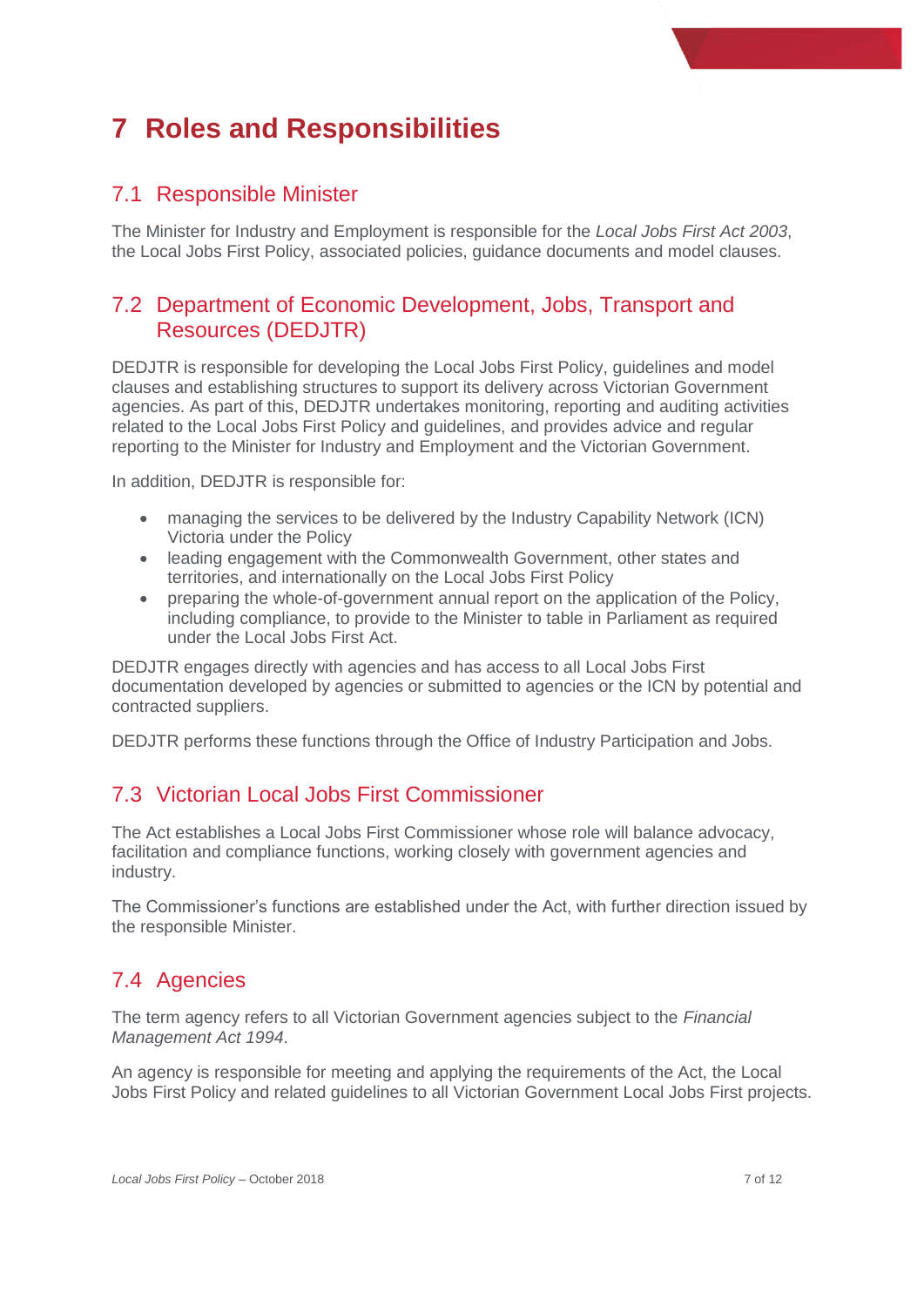Each agency is also required to nominate a **Local Jobs First Administrator**, as a coordination point to support implementation, monitoring, reporting and compliance activities. The Local Jobs First Administrator may oversee tender processes related to a given agency; be a liaison point for DEDJTR, the Commissioner, and ICN; coordinate the agency's monitoring and reporting requirements to the responsible Minister, DEDJTR and the Commissioner and through the agency's normal financial reporting mechanisms.

An agency's Chief Procurement Officer will be deemed to be the Local Jobs First Administrator unless otherwise advised.

An agency must, on request of the Office of Industry Participation and Jobs in DEDJTR or its agents:

- confirm current, upcoming and completed project opportunities
- provide advice on contracted suppliers and their supply chains for any Local Jobs First project
- provide advice on strategies to connect Victorian industry and workers to project opportunities
- support where possible, events and communications activities related to the Local Jobs First Policy and projects
- furnish regular reports on the implementation of the Local Jobs First Policy and progress with the achievement of Local Jobs First outcomes and contracted commitments, including early notification of potential non-compliance.

An agency must engage with the Local Jobs First Commissioner and assist the Commissioner in the performance of the Commissioner's functions under the Act.

An agency must engage with the ICN Victoria consistent with the Local Jobs First Policy guidelines or as otherwise advised by the Minister, DEDJTR or the Local Jobs First Commissioner.

#### <span id="page-8-0"></span>7.5 Industry Capability Network (Victoria)

The ICN is a not-for-profit organisation funded by the Victorian Government to support the delivery of Local Jobs First.

The ICN's key responsibilities include:

- working with DEDJTR and agencies to support the implementation of the Local Jobs First Policy
- managing the VIPP Management Centre portal where tenders are registered
- identifying local goods and services for a project
- acknowledging and evaluating bidders' local content, job and other commitments upon full completion of a LIDP
- providing local suppliers the opportunity to register interest in upcoming government projects and connecting Victorian SMEs located in metropolitan Melbourne and regional Victoria with Local Jobs First project and supply chain opportunities
- mapping local supply chain capability
- providing access to ICN Analytics for all Local Jobs First projects with a value of \$20 million or more
- undertaking post-contract verifications on whether or not contractors have achieved the local content commitments as committed to in LIDPs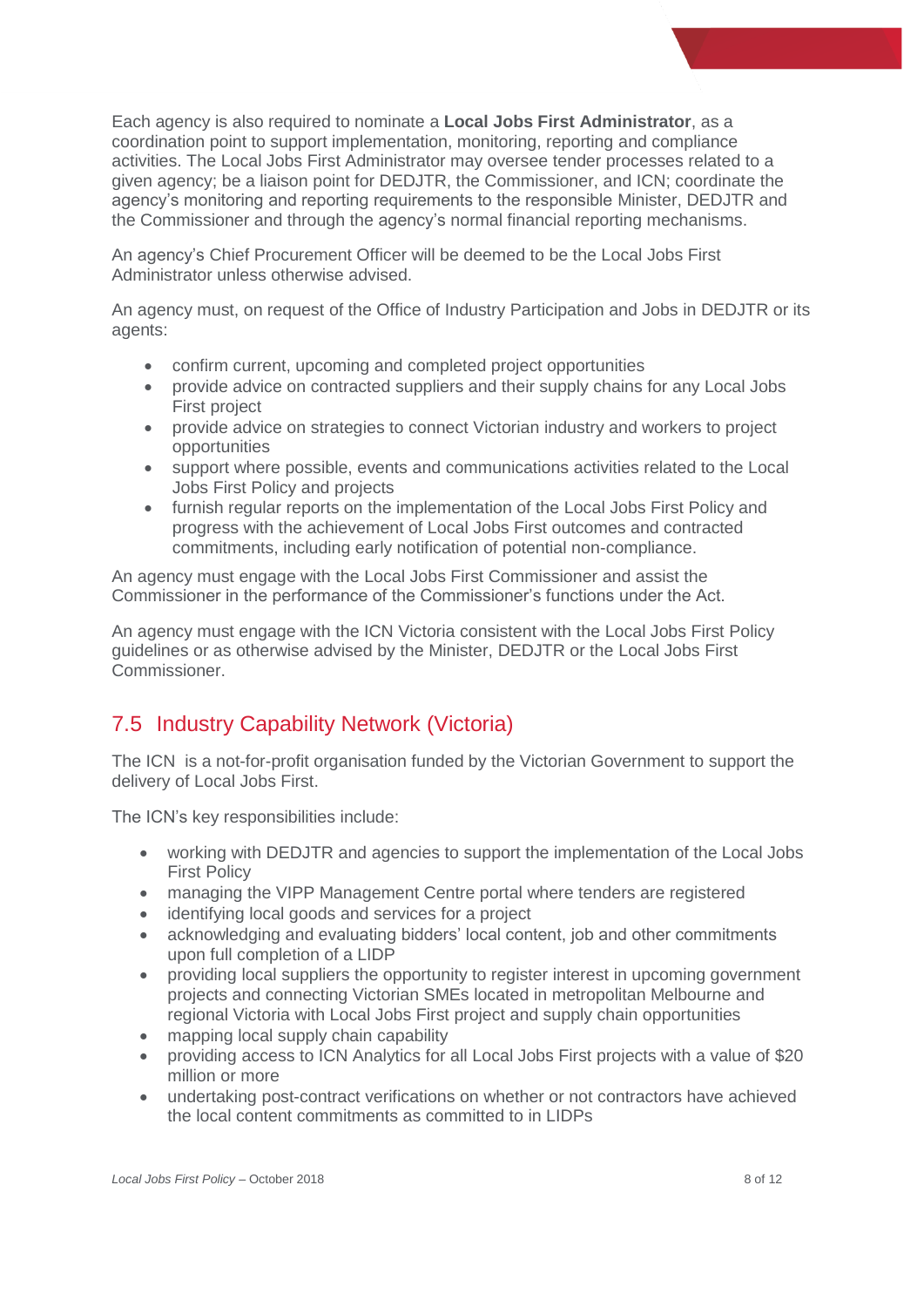- managing an expression of interest portal enabling local suppliers to register capability and interest in supplying into these upcoming government procurement projects
- providing access to the government's forward plan of Strategic Projects to ensure local suppliers have an opportunity to register interest in upcoming opportunities.

#### <span id="page-9-0"></span>7.6 Suppliers/Contractors

Suppliers or contractors are terms used to describe providers of a good, service or construction activity. Both these terms are used interchangeably within this document.

Suppliers to Victorian Government projects must deliver the Local Jobs First commitments as set out in the LIDP contained within their project contract with the agency. A key part of this is engaging with local businesses and supply chains.

Suppliers are responsible for retaining documents, monitoring progress and reporting on compliance with the Local Jobs First Policy, and must follow the Local Jobs First Guidelines for Suppliers.

### <span id="page-9-1"></span>**8 Local Content and related requirements**

The Act provides that the responsible Minister must set local content and other requirements for Strategic Projects.

The Minister must, unless an exemption is granted (as above) set these requirements at no less than the following for selected Strategic Project types:

- 90 per cent for a construction project
- 80 per cent for a services project or a maintenance project
- 80 percent for the maintenance or operations phase of a Strategic Project.

Local content requirements for other types of Strategic Projects will be set on a case-bycase basis, on advice from the ICN.

The Minister may also set requirements for Standard Projects.

### <span id="page-9-2"></span>**9 Tender Evaluation Weightings**

The Act requires the following minimum weightings to be applied in evaluating tenders for Local Jobs First projects:

- 10 per cent for industry development, including commitments made in relation to the VIPP
- 10 per cent for job outcomes, including, if applicable commitments made in relation to the MPSG

This is designed to ensure that local content and job opportunities are maximised by bidders in delivery of the project.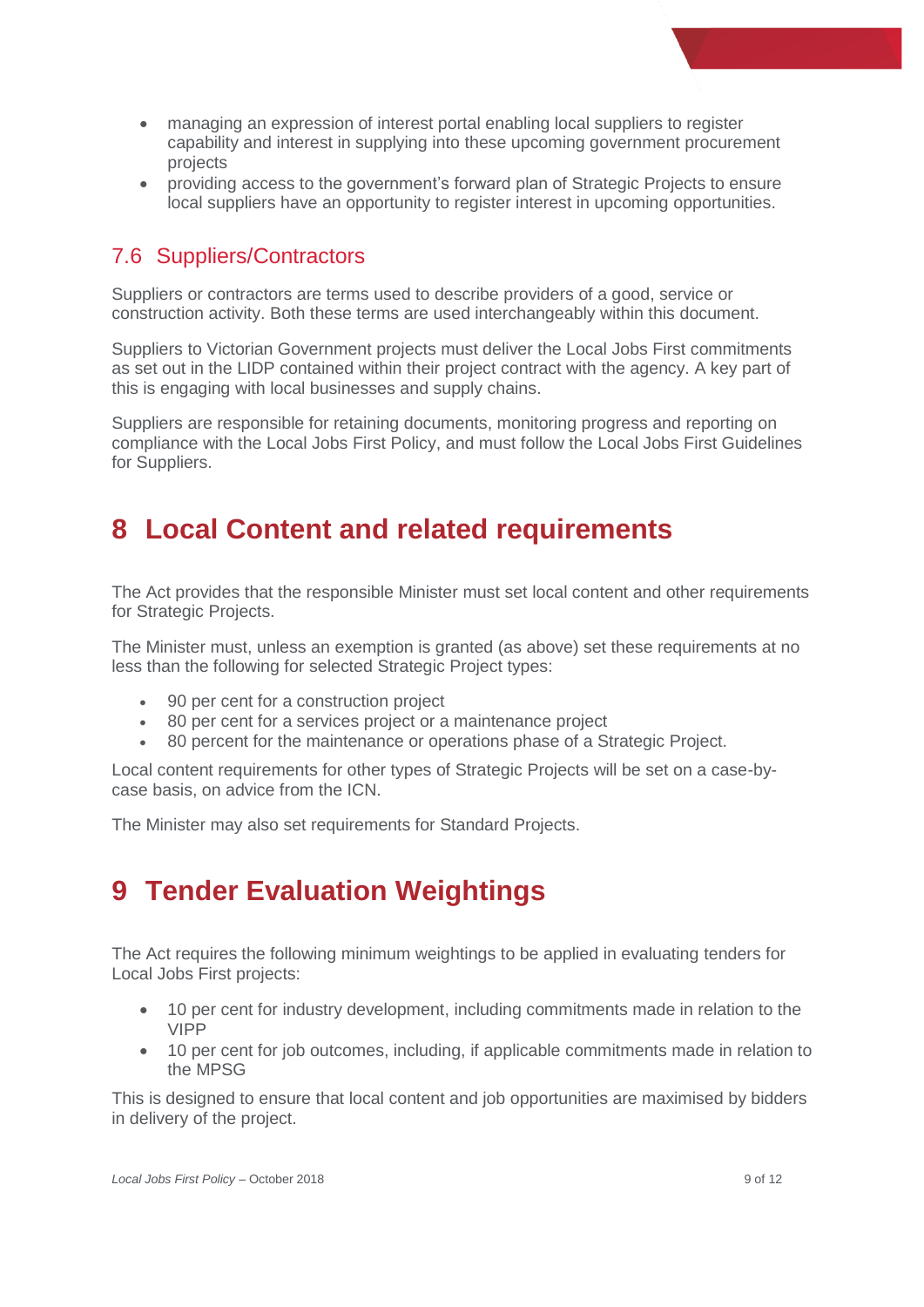Local Jobs First has a clear objective to provide for local industry development. Priority areas of focus include SME growth, supply chain augmentation and the level of activity in Victoria.

Focus on job outcomes ensures that bids which commit to creating a higher number of Victorian jobs and job development opportunities are scored more highly than bids that commit to a lower number of jobs.

Guidance for the specific application of weighting is provided in the Local Jobs First Agency Guidelines.

# <span id="page-10-0"></span>**10Local Industry Development Plan requirements**

All tenders, proposals or other submissions for a Local Jobs First project must submit an Local Industry Development Plan (LIDP) to the ICN noting this will be available to the procuring agency and DEDJTR.

The LIDP must comply with the Local Jobs First guidelines, including:

- specifying how the requirements of the Local Jobs First Policy will be met
- making clear local content and job commitments
- agreeing to monitoring and reporting requirements.

An agency must not accept a tender, proposal or other submission that does not include a compliant LIDP. The LIDP will be a required deliverable under the contract.

For individual tenders, proposals or other submissions that form part of a Local Jobs First applicable project but are valued less than \$100,000, an agency can determine that a LIDP is not required. If a supplier chooses to submit a LIDP to demonstrate their commitment to Local Jobs First as part of the tender this is allowable. However, the total value of these tenders, proposals or other submissions of the project where a LIDP is not required cannot exceed a total of \$500,000. Instances where agencies determine that a LIDP is not required must be documented and is subject to review and audit by the Office of Industry Participation and Jobs in DEDJTR and The Local Jobs First Commissioner.

If a supplier's tender is accepted, the supplier must comply with delivery, monitoring and reporting requirements of the Local Jobs First Act and Policy. This includes information and documents pertaining to Local Jobs First being accessible to the Local Jobs First Commissioner, in addition to the procuring agency.

Projects and contracts should not be structured by agencies to avoid the application of the Local Jobs First Policy.

# <span id="page-10-1"></span>**11Local Jobs First Guidelines**

The responsible Minister must issue guidelines which must be followed by agencies and suppliers in the application of the Local Jobs First Policy and the *Local Jobs First Act 2003*.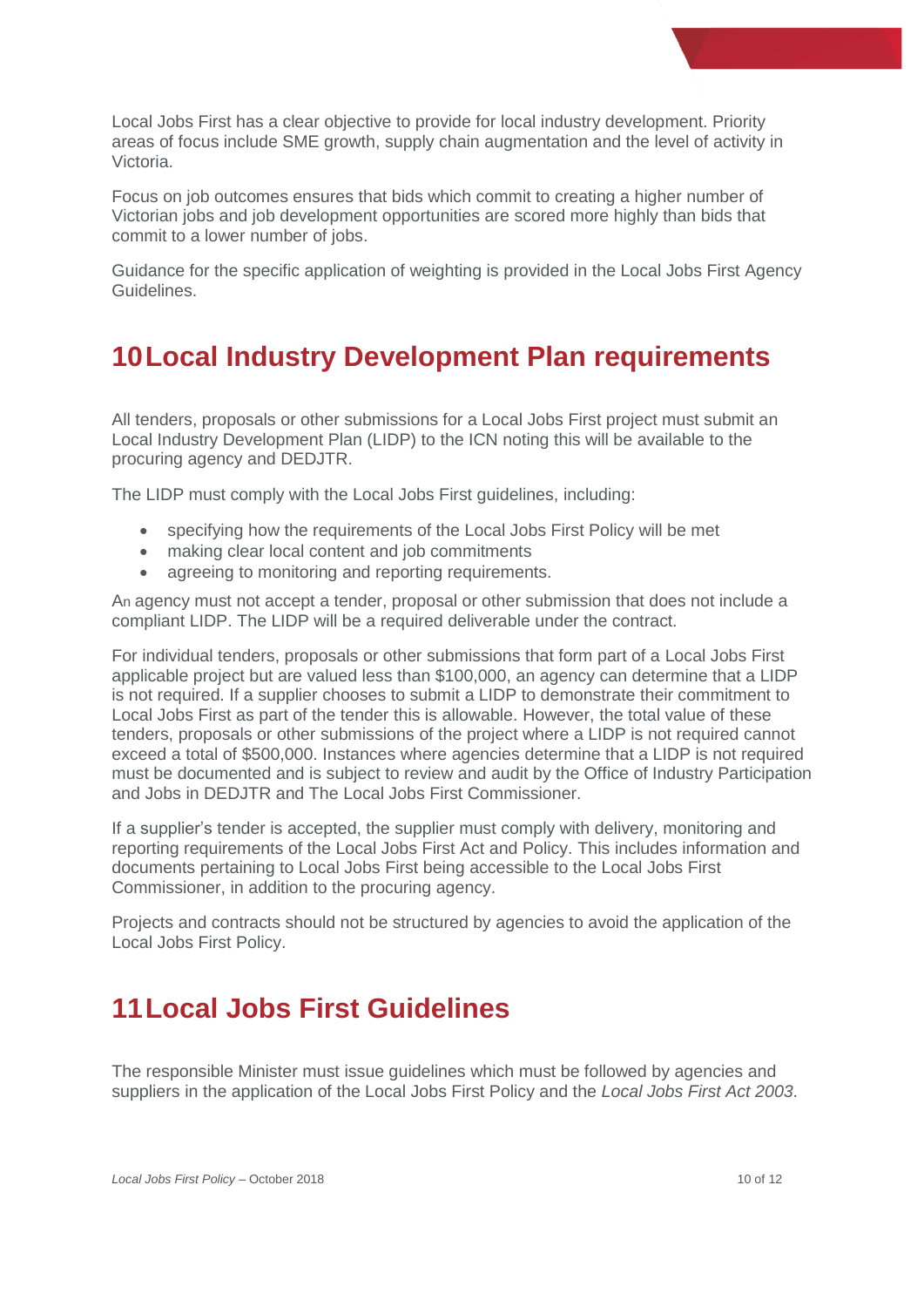The guidelines are publicly available for both agencies and suppliers to follow.

# <span id="page-11-0"></span>**12Monitoring**

It is the responsibility of agencies and suppliers to monitor and report on the delivery of Local Jobs First requirements and commitments and ensure compliance, consistent with the Act, guidelines and any further requirements in project contracts.

Agencies are responsible for ensuring that contracted local content and job commitments are being monitored, are on track and being achieved, and take action if they are not.

DEDJTR's Office of Industry Participation and Jobs will undertake regular monitoring, auditing and reporting on progress at initiation, during delivery or commissioning, and at the completion of Local Jobs First projects. DEDJTR has also provided for ICN Analytics to be available to agencies and suppliers for monitoring of local content and job outcomes.

The Local Jobs First Guidelines provide specific instructions related to Local Jobs First monitoring, compliance and reporting requirements.

# <span id="page-11-1"></span>**13Compliance**

Agencies and suppliers must retain documentation relating to Local Jobs First projects to demonstrate outcomes and compliance with the Local Jobs First Policy and related commitments.

The *Local Jobs First Act 2003* provides a transparent compliance framework, involving a series of steps that the Local Jobs First Commissioner and responsible Minister can apply to confirm delivery of LIDP commitments and actions to take if they are not.

# <span id="page-11-2"></span>**14Reporting**

Each agency must include in its report of operations under *Part 7 of the Financial Management Act 1994* a report on the departments or agency's compliance with the Local Jobs First Policy in the financial year to which the report of operations relates.

Consistent with the requirements of the Local Jobs First Act, each agency must provide requested information for inclusion in a report to DEDTR no later than six weeks after the end of the financial year to which the report relates.

Directions under section 8 of the *Financial Management Act 1994* may include directions as to the form and content of the report required.